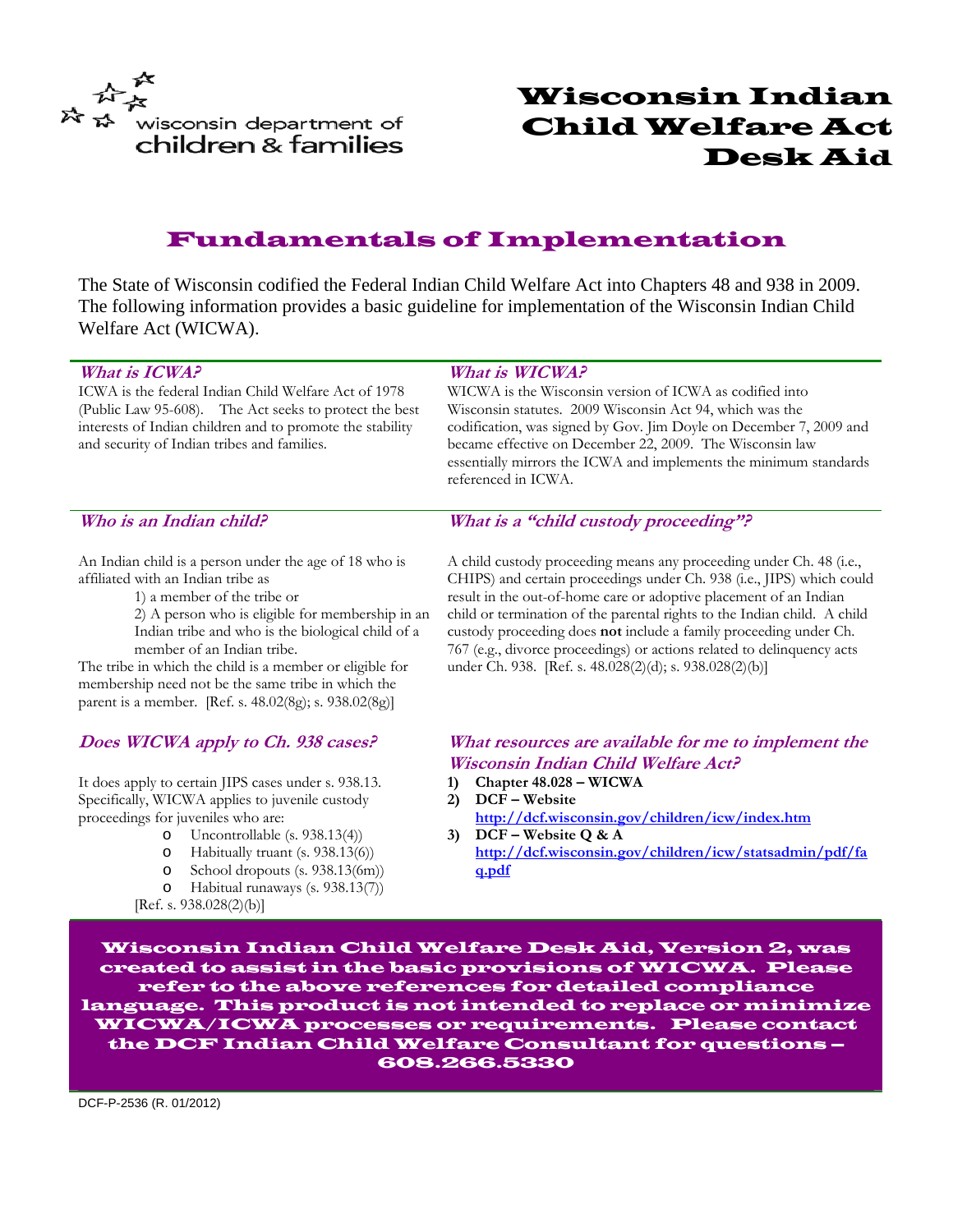| <b>Access</b><br>$§$ 48.981(3)(bm)                                                         | When a county department receives a CPS report of an unborn child or child living wholly or partially within the reservation, and has<br>reason to know that the child is an Indian child, the department shall provide notice within 24 hours of the report, to the tribal agent,<br>consisting of the name and address of the Indian child or expectant mother and that a report has been received. Best Practice: Apply<br>standard to all Wisconsin Tribes.                                                                                                                                                                                                                                                                                                                                                                                                                                                                                                                                                                                                                                                                                                                                                                                                                                                                                                                                                                                                                                                                                                                                                                                        |
|--------------------------------------------------------------------------------------------|--------------------------------------------------------------------------------------------------------------------------------------------------------------------------------------------------------------------------------------------------------------------------------------------------------------------------------------------------------------------------------------------------------------------------------------------------------------------------------------------------------------------------------------------------------------------------------------------------------------------------------------------------------------------------------------------------------------------------------------------------------------------------------------------------------------------------------------------------------------------------------------------------------------------------------------------------------------------------------------------------------------------------------------------------------------------------------------------------------------------------------------------------------------------------------------------------------------------------------------------------------------------------------------------------------------------------------------------------------------------------------------------------------------------------------------------------------------------------------------------------------------------------------------------------------------------------------------------------------------------------------------------------------|
| <b>Initial</b><br>Assessment                                                               | In order for the agency to determine whether WICWA/ICWA applies to an Indian child, it must be confirmed whether the child is a member or<br>eligible for membership in a tribe. The eWiSACWIS ICWA site contains the following forms that should be utilized in determining if WICWA/<br>ICWA apply: 1) CFS 2322 – Screening for Child's Status as Indian; 2) CFS 2323 – Child's Biological Family History; and 3) CFS 2016 –<br>Request for Confirmation of Child's Indian Status. These forms are sent to the tribal contact via first class mail. The Wisconsin tribal contacts<br>are located on the last page of this Desk Aid; other tribes can be found at http://www.gpo.gov/fdsys/pkg/FR-2010-05-19/pdf/2010-11696.pdf.<br>If you do not know the name of the child's tribe, send the information request forms to the Midwest BIA Regional Office, or if the tribe is not a<br>Midwest tribe, send to the appropriate BIA Regional Office located at the aforementioned site. Best Practice: Ask if the child, parent,<br>grandparents are "Indian". As the case moves forward, follow placement preferences and begin Active Efforts.<br>Request tribal agency to assist in evaluating the case<br>$\bullet$<br>Invite representatives of child's tribe to participate in custody proceeding at earliest point<br>Notify and consult with extended family members to provide structure and support                                                                                                                                                                                                                                         |
| <b>Emergency</b><br><b>Removal</b><br><b>25 USC§1922</b><br>§48.028(3)(b)2                 | The federal and state law permit an agency to remove an Indian child in order to prevent imminent physical harm or damage to the Indian child.<br>When a removal or placement is no longer ncessary to prevent imminent physical harm or damage to the child: a) the agency shall<br>expeditiously initiatate a child custody proceeding; b) transfer the child to the jurisdiction of the appropriate tribe; or c) return the child to the<br>parent, as may be appropriate. State law requrires a hearing within 48 hours of the emergency removal of the child to determine continued<br>custody of the child. Best Practice: If the agency knows this child is an Indian child and member of a tribe or eligible for membership,<br>fax an informational notice containing name of the child, court jurisdiction and time/date of the Temporary Physical Custody hearing<br>as soon as possible. Formal notice to the tribe under the federal or state law is not required at this point. Placement preferences should<br>be followed in an emergency placement.                                                                                                                                                                                                                                                                                                                                                                                                                                                                                                                                                                                   |
| <b>Ongoing</b><br>$§$ 48.028(4)(a),<br>(4)(g),<br>(7)(b), (7)(c)<br>25 USC § 1912,<br>1915 | At the point a county agency is considering requesting a CHIPS or JIPS petition on behalf of an Indian child, the agency shall notify the<br>1)<br>tribe. Use eWiSACWIS form CFS 2017, Notice of Involuntary Child Custody Proceeding of an Indian Child. Send the form to the<br>appropriate tribe(s) via registered mail with return receipt requested. The return receipt must be filed with the court.<br>2) When it is determined that an Indian child will remain in custody, the agency must initiate placement preferences of ICWA/WICWA<br>Home of an extended family member<br>a.<br>A foster home or treatment foster home licensed, approved or specified by the Indian child's tribe<br>b.<br>Indian foster home or treatment foster home licensed or approved by the department, a county department, or a child welfare<br>c.<br>agency<br>d. A group home or residential care center for children and youth approved by an Indian tribe or operated by an Indian organization<br>If the Indian child's tribe has established an order of preference, the order of preference established by that tribe shall be followed<br>3)<br>Once the Indian child is referred to ongoing services, continue Active Efforts as defined in WICWA<br>4)<br>• Provide family interaction<br>All available family preservation strategies were offered or employed<br>Community resources were offered and actively assisted in accessing those resources<br>Monitoring progress and client participation in services was provided<br>Alternative ways of addressing the needs were provided if services did not exist or not available to the family |
| <u>Concurrent</u><br><b>Planning</b>                                                       | Collaborate and consult with the Tribal agency to pursue permanency and tribal permanency options.                                                                                                                                                                                                                                                                                                                                                                                                                                                                                                                                                                                                                                                                                                                                                                                                                                                                                                                                                                                                                                                                                                                                                                                                                                                                                                                                                                                                                                                                                                                                                     |
| TPR                                                                                        | Re-initiate formal Notice to the tribe and follow ICWA/WICWA requirements for Termination of Parental Rights.                                                                                                                                                                                                                                                                                                                                                                                                                                                                                                                                                                                                                                                                                                                                                                                                                                                                                                                                                                                                                                                                                                                                                                                                                                                                                                                                                                                                                                                                                                                                          |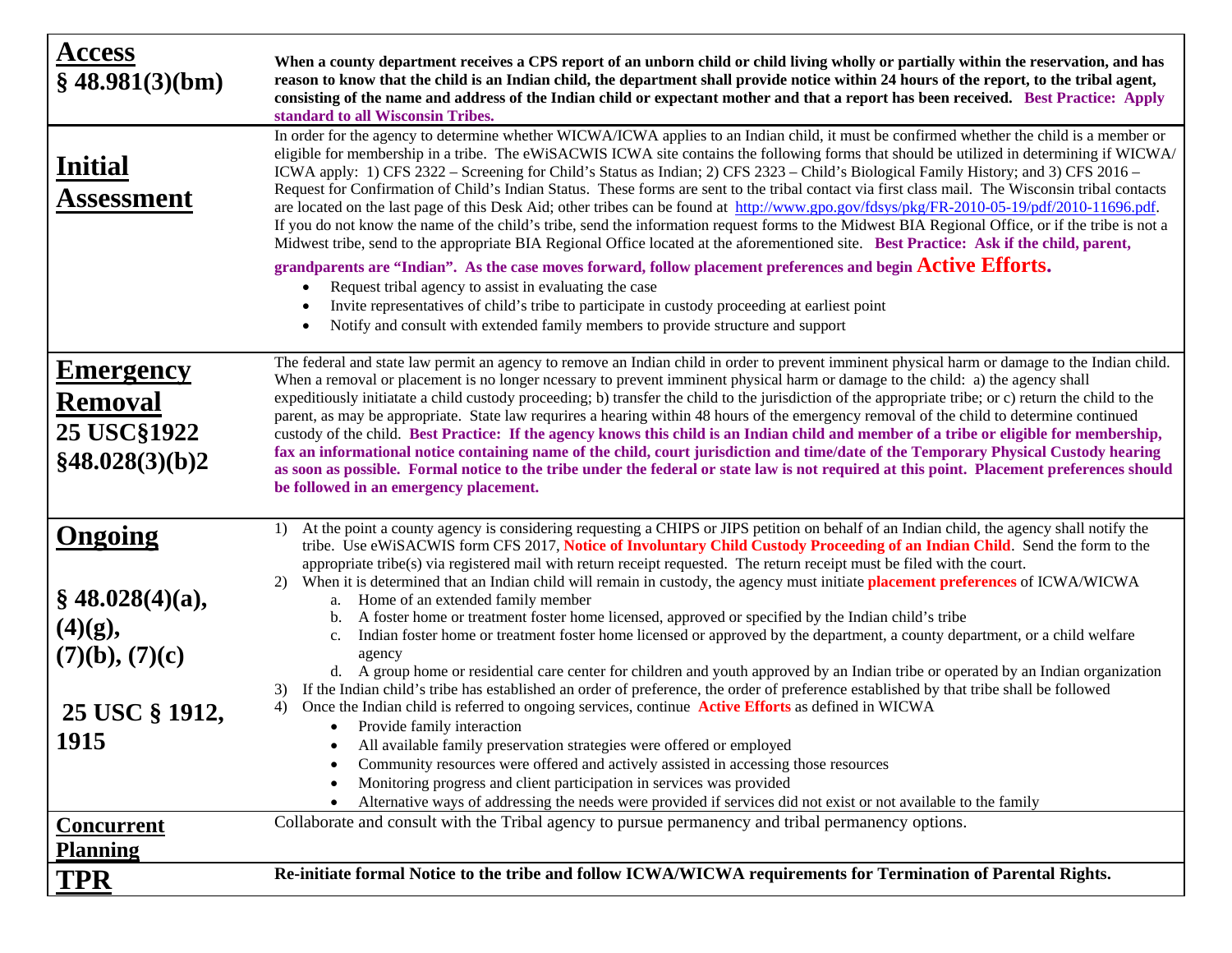

**custody of the Indian child is likely to result in serious emotional or physical damage to the child. § 48.028(4)(d)1. The court or jury must find by clear and convincing evidence that active efforts have been made to provide remedial services and rehabilitation programs designed to prevent the breakup of the Indian child's family and that those efforts have proved unsuccessful. § 48.028(4)(d)2.**

**The Wisconsin Public Defender's office provides representation for Indian Children, Parents, or Indian Custodians of Indian Children in legal matters affected by WICWA. A finding of financial eligibility is required before an attorney may be appointed. Contact the office in your area, for more information, call 608.266.0087 or visit [www.wisspd.org](http://www.wisspd.org/)**